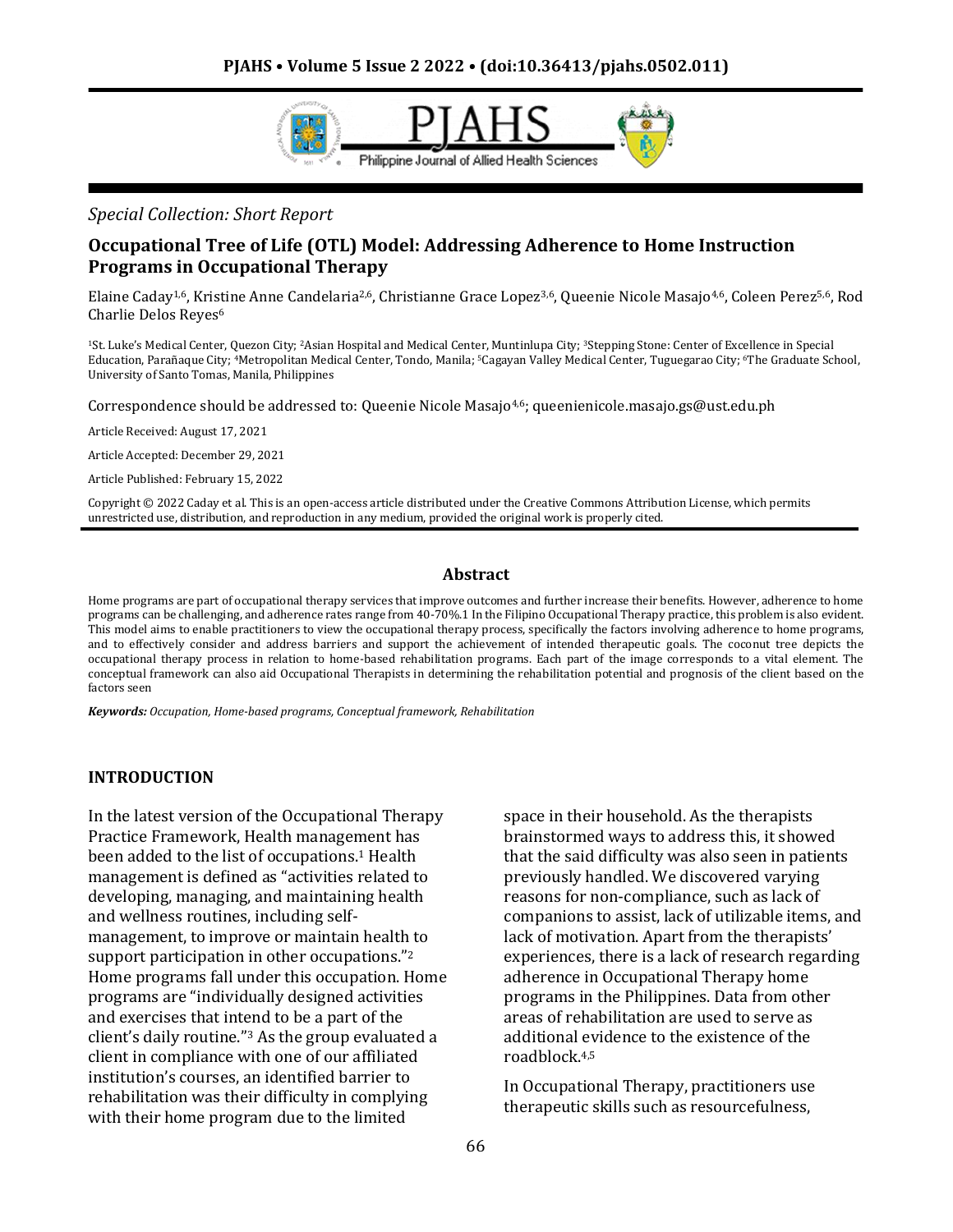diligence, and versatility. Therapists must be able to make the most out of available resources and incorporate them into practice for the benefit of clients. The mentioned characteristics are also the same as that of a coconut tree. Branded as the "Tree of Life," the coconut tree and its entirety can provide the basic needs to sustain human life. It is a versatile and efficient resource. Apart from this, the coconut tree can be seen as a representation of a true-blooded Filipino and Filipino culture. Like the coconut tree, Filipinos are flexible and dynamic. These premises inspired the development of a framework that can help gain perspective in our identified clinical roadblock, which is difficulty in complying with home-based rehabilitation programs.

The coconut tree will represent the Occupational Therapy process concerning home-based rehabilitation programs within the Philippine context. This conceptual model will aid in perceiving the environmental, social, and personal factors that support and impede adherence to home-based programs—taking them into account to assist in overcoming this problem for each individual. The OTL model's core components can be used as a subjective assessment tool for occupational therapy diagnosis, identifying which activities, roles, and processes in the client's life contexts are important to them and what concerns they have about their environment. The OTL Model will also help clients establish what resources and support they have both internally and externally that can enable or hinder occupational therapy intervention.

### **DEVELOPMENT PROCESS**

The absence of procedure and adherence in offering home-based therapy programs led to establishing this conceptual framework since it resulted in goal misalignment and failure to improve the client's occupational involvement. Clients become so preoccupied with their lives that fitting in a home program is no longer viable.<sup>6</sup>

Clients spend more time engaged in movementbased activities when compared to rote exercises alone.<sup>6</sup> With this in mind, researchers aim to

create a model to monitor adherence in homebased rehabilitation that is both engaging and useful to our customers' overall quality of life. Researchers want clients to be interested in their lives and daily activities as they work towards their goals.

The researchers conducted a preliminary literature search to find current Occupational Therapy models and frameworks related to the premise of this model. Researchers have also obtained information and concepts from published publications and articles about homebased programs to support our identified clinical barrier.

# **THEORETICAL BASES**

**Canadian Model of Occupational Performance (CMOP).** The client will be at the core of the model and intervention.7,8 As part of the conceptual framework, researchers wish to emphasize the clients' physical (doing), emotional (feeling), and cognitive (thinking) components. This model also aims to assess the clients' and their caregivers' emotional wellbeing and their ability to cope with their situation's quick and long-term changes.

**Person-Environment-Occupation Performance Model (PEOP).** In a transactional relationship, this model will create a complete occupational profile of the client by understanding their view of the current situation and considering the barriers and facilitators that affect the person, environment, and occupational performance.<sup>8</sup> The focus will be on the environment component of this paradigm, or extrinsic variables, including the physical and social environment, social and economic systems, and culture and values. Learning about the client's natural and man-made settings, family relationships, and social support is critical since they significantly impact our clients' capacity to pay for therapy, modify their environment, follow home program regimens, and purchase and use adaptive equipment.

**The Kawa (River) Model.** The context and experience of the client will be significant in understanding the support and barriers to adherence in OT home programs.<sup>9</sup> This model will guide Occupational Therapists to provide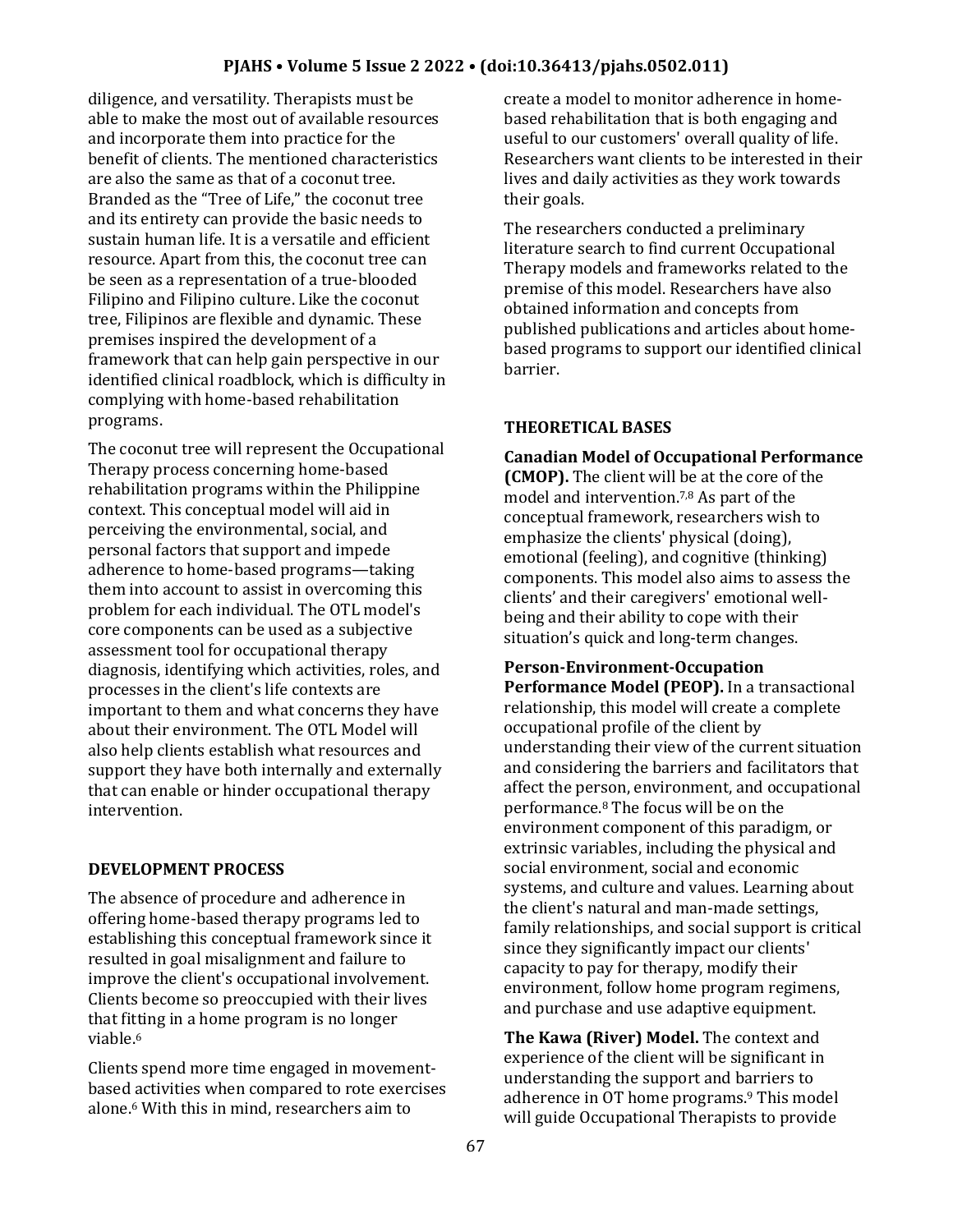client-centered programs by enhancing the enablers in line with the client's narrative of daily life experiences.

#### **CONCEPTUAL FRAMEWORK**



**Figure 1.** Occupational Tree of Life (OTL) Model: Addressing adherence to home instruction programs in occupational therapy

### **DISCUSSION**

The OTL model necessitates a subjective assessment via an interview with an Occupational Therapist but does not require that the steps be completed in any particular order. What is essential is that the client can visualize and grasp the meaning of each element in metaphors and that they can identify themselves as the person and reach the coconut fruit as the end goal.

Clients should be able to identify their issues and concerns and explain their impact on their adherence to home programs for Occupational

Therapists to provide an approach that is oriented on the client's daily experiences and ultimately meaningful to that person. As a result, practitioners must strive to offer the client an opportunity to express themselves freely and identify factors that affect their adherence to home-rehabilitation programs without judgment. This model aims to look at the client's explanations for their challenges in compliance rather than for the client to follow the therapist's perception.

#### **1. The Coconut Tree**

*Trunk: Rehabilitation process (including home rehabilitation programs).* Coconut trees have a single smooth trunk. It can reach 30 meters with ringed scars. <sup>10</sup> Ringed scars help people climb the tree to get the coconut fruit. The trunk represents the client's rehabilitation and growth from disability onset to discharge, including home rehabilitation programs. If rehabilitation is not prioritized, the trunk will weaken, stop growing and prevent the person from reaching intended goals. The client must be willing to seek therapy and see the value of rehabilitation and home-based programs. If the client has a clear understanding and is willing to engage in therapy, the trunk will get stronger and develop more ring scars, allowing them to climb up and get the fruit. The journey should help the client achieve goals and improve occupational performance from a rehabilitation perspective. The growth of the trunk is also affected by the person's physical, environmental, and social contexts. This will be further explained in the next portions of the discussion.

*Coconut fruit: Desired therapy outcomes and goals.* Coconuts are versatile fruits; their flesh is edible, and they can also be grated and made into coconut milk. The husk can be used to make ropes, carpets, and baskets. The fruit represents the client's desired outcomes and goals. The husk represents the proximal outcomes or short-term goals that can be attained quickly, while the coconut flesh represents the distal outcomes or long-term goals that take longer to achieve. In this concept, engagement in therapy is the source of coconut fruits. Occupational engagement, enhanced participation in desired tasks, and role competency are examples of desirable outcomes of therapy that can be set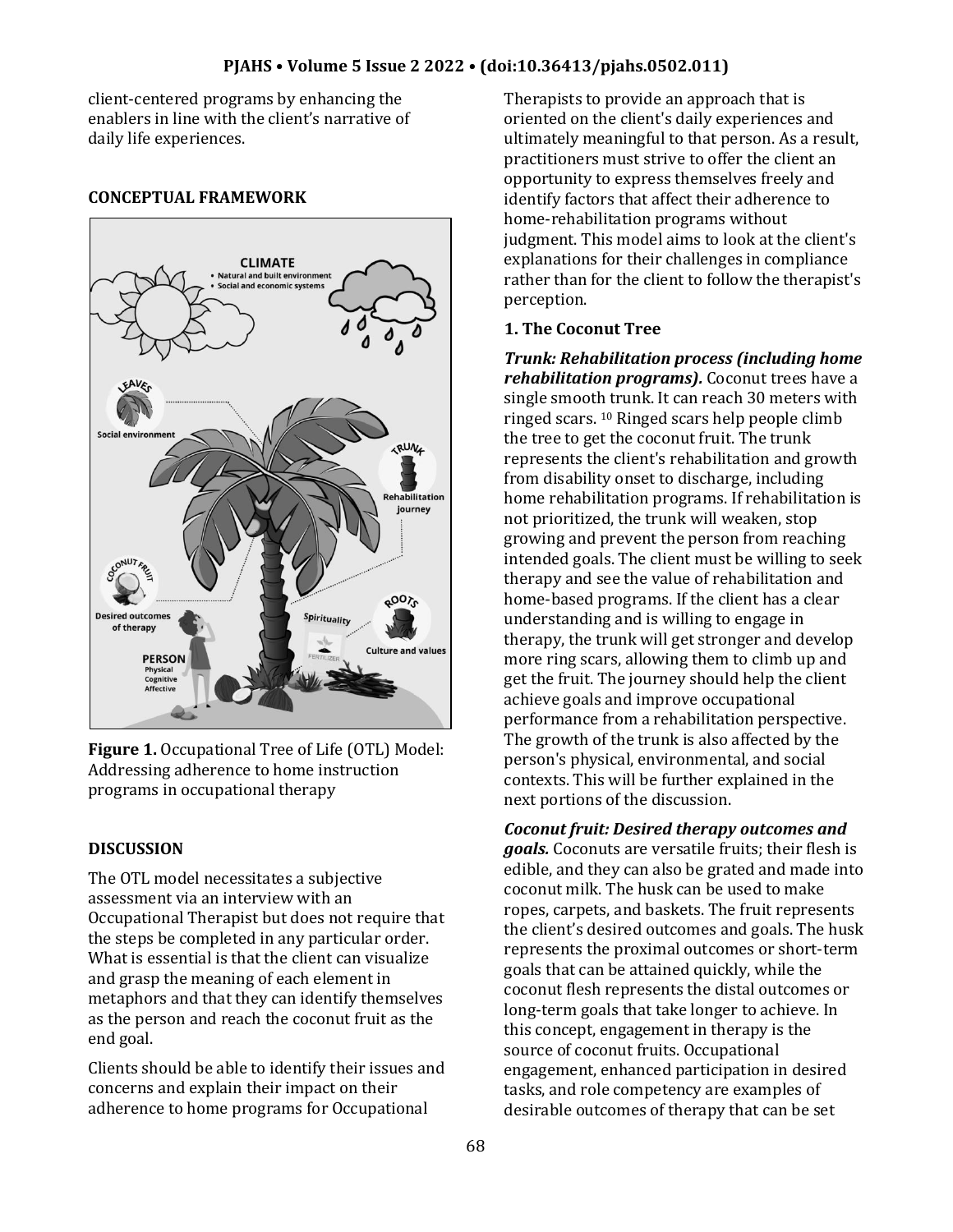with the client and their families during the rehabilitation process.

*Leaves: Social environment.* Like the leaves on a tree that can protect a person and a fruit from the ever-changing climate in everyday life, the model's leaves represent social contextual variables that promote or hinder the client, such as the social environment and the amount of social support. This has been adapted from the PEOP model.

The leaves protect the client from the sun's heat while climbing to get the coconut fruit. The leaves symbolize the person's relationships with others, the amount of assistance given to him, and the manner in how he receives this during home-based rehabilitation programs.

Although transitioning from hospital-based therapy to home-based programs minimizes some of the client's and family's burdens, caregiver and family stressors still contribute to the patient's non-compliance.<sup>11</sup> Changes in relationships, unanticipated disruptions in family activities, increasing care and dependence, time-consuming treatment regimens, and social isolation is some contributing causes to family stress. Noncompliance increases as these issues worsen.

When arranging and administering home exercise programs, researchers want to ensure the client and carers have the support and tools they need. Ease of participation in stress reduction by the caregiver is also a factor to consider.<sup>11</sup> The caregivers should readily understand and implement the actions or ideas to help the client reach desired outcomes**.**

*Roots: Culture and values.* As a tree's roots provide stability and nourishment, the roots were used in the model to represent culture and values; extrinsic components adapted from the PEOP model to show the source of motivation and basis for selecting and achieving goals.

This component is composed of tangible evidence of customs, practices, philosophies, values, norms, factual beliefs, and religious beliefs held by people other than the client.<sup>3</sup> Lack of motivation and commitment to maintaining a home-based program are attitudes and values that may serve as barriers for clients and others to adhere to OT home programs. Age, gender,

sexuality, marital status, race, language, and religious beliefs can impact client adherence to home programs. Setting realistic goals, engaging clients in fun activities, explaining the meaning and benefits of the OT home program, praising clients who adhere to the program, and talking about the impact of disability are some practices and beliefs that may enhance adherence.

#### **2. The Person**

#### *Person: Cognitive, physical, affective*

*components.* In this model, the person illustrates the client itself. Within the person are the cognitive, physical, and affective components. These factors have been adapted from the Canadian model of Occupational Performance.<sup>8</sup> There must be a match between the three factors, namely cognitive, physical, and affective, to encourage the person to move and climb to get the coconut fruit.

The **cognitive** component is the "thinking" aspect.8 Under this are attention, recall, and processing of information. This also enables the person to reason, develop ideas and solve problems.

This has been included in the model as the person's cognitive component is necessary to be able to conceptualize and identify barriers that prevent them from reaching the top and getting the coconut fruit. In line with this, adherence to home programs necessitates problem-solving, planning, and organization skills to discern and ensure that the home programs can be executed at a given moment. They must be able to navigate ways on how to deal with the hindrances to still be able to perform the activity in their natural setting given the constraints they have reported. Upon performing the activity, they must also be cautious in following safety precautions and be mindful of when to continue or stop the activity.

Therefore, we must ensure that the home instruction programs, which may be given through verbal or written instructions, in-person check-ins, visual guidance, and recorded videos<sup>11</sup> meet our client's cognitive needs. We must discern their ability to understand directions and ensure they retain them well enough to perform at home.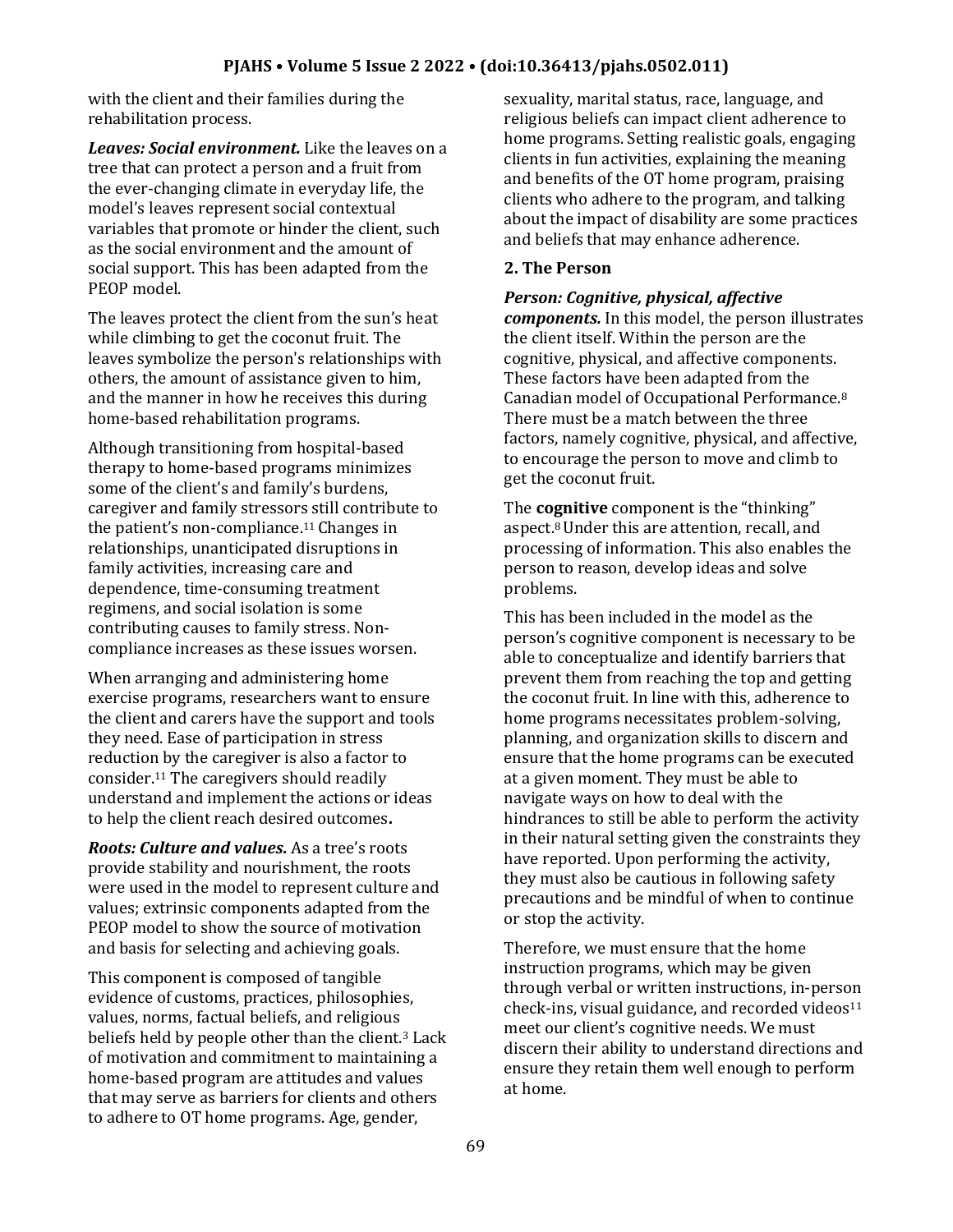The **physical** component is the "doing" aspect.<sup>8</sup> This encompasses the sensory and neuromusculoskeletal functions of the client that will allow them to come up and climb the tree. Problems such as inability to move independently and dependence on others would necessitate the client in this model to use other contextual factors; specifically, the climate (social and economic systems), wherein usage of external items such as a rope or ladder will be used to match the client's current level of physical functioning.

Adherence to a home-based therapy program targets underlying deficiencies in physical capacities and reduces, if not, prevents the functional decline among individuals.12 As a result, if the person has identified any physical limitations, we can adapt the home instruction programs to meet his needs and address the concerns of climbing up the tree still and performing daily occupations. Modifications can include changing the length, duration, and intensity of activities and scheduling them within the day to prevent added stress and complications.

The **affective** component is the "feeling" aspect.<sup>8</sup> This contains the social and emotional functions of the client. Patients who display a positive affective attitude towards rehabilitation display higher intention, speeding the rehabilitation process.<sup>13</sup>

For the person to climb up the tree, they must have a drive and motivation to do it since it necessitates effort. Any identified problems in the areas should be addressed, and as practitioners, we must address the disability's significant impact on an individual's way of life.<sup>14</sup> The perception of disability may affect the client's energy and drive to climb the tree and achieve the goals we have set together during the treatment planning. While therapists must focus on improving client factors, we must not overlook the person's feelings, as they influence his motivation to seek therapy services and adhere to home instruction programs.

# **3. The Climate**

The climate affects a coconut tree's health and the ability of the person to climb up the tree. Too much sun or rain can impose difficulties to climb, limiting the possibility of reaching the coconut fruit. As adapted from the PEOP Model, the climate represents the external environment that supports or hinders the client in this model.<sup>8</sup>

*Built environment and technology & natural environment.* The weather might affect a person's ability to climb since too much sun or rain can cause discomfort. Studies show that insufficient space for home program facilitation, unsafe tools and devices, poor lighting, and inadequate ventilation are some of the challenges to adherence.8,15 To climb safely, the weather must be warm and neutral. To climb up, there must be adequate lighting for the person to see where they are going and know what to hold onto to ensure safety while reaching for the coconut fruit. In the same way, there must be adequate lighting, ventilation, and enough space for the client to perform home-based programs to eventually reach the desired outcomes of therapy.

*Social and economic systems.* Studies show several environmental factors that influence the implementation of home rehabilitation programs for persons with disabilities.<sup>16</sup> This includes the increasing number of uninsured families, inability to pay for treatment services, equipment, reduced government funding, managed care, and other reimbursement changes also cause issues because they burden the family financially. Researchers can provide equipment to help the person climb the tree, such as ropes, ladders, good-grip footwear, and other essential items. This model emphasizes the importance of considering the client's socioeconomic status when developing a home program and suggesting activities. The therapist and client will work together to tailor home rehabilitation programs to their financial needs while also taking advantage of what is available for practical purposes.

# **4. The Fertilizer: Spirituality**

Fertilizers are substances added to soil to encourage plant growth.<sup>17</sup> Fertilizers represent the client's spirituality. As adapted from the CMOP model, spirituality is the foundation of who a person is $18$  and gives meaning and purpose to their lives.19 Like the extrinsic factors in the PEOP model, a natural or built environment factor aids in tree propagation and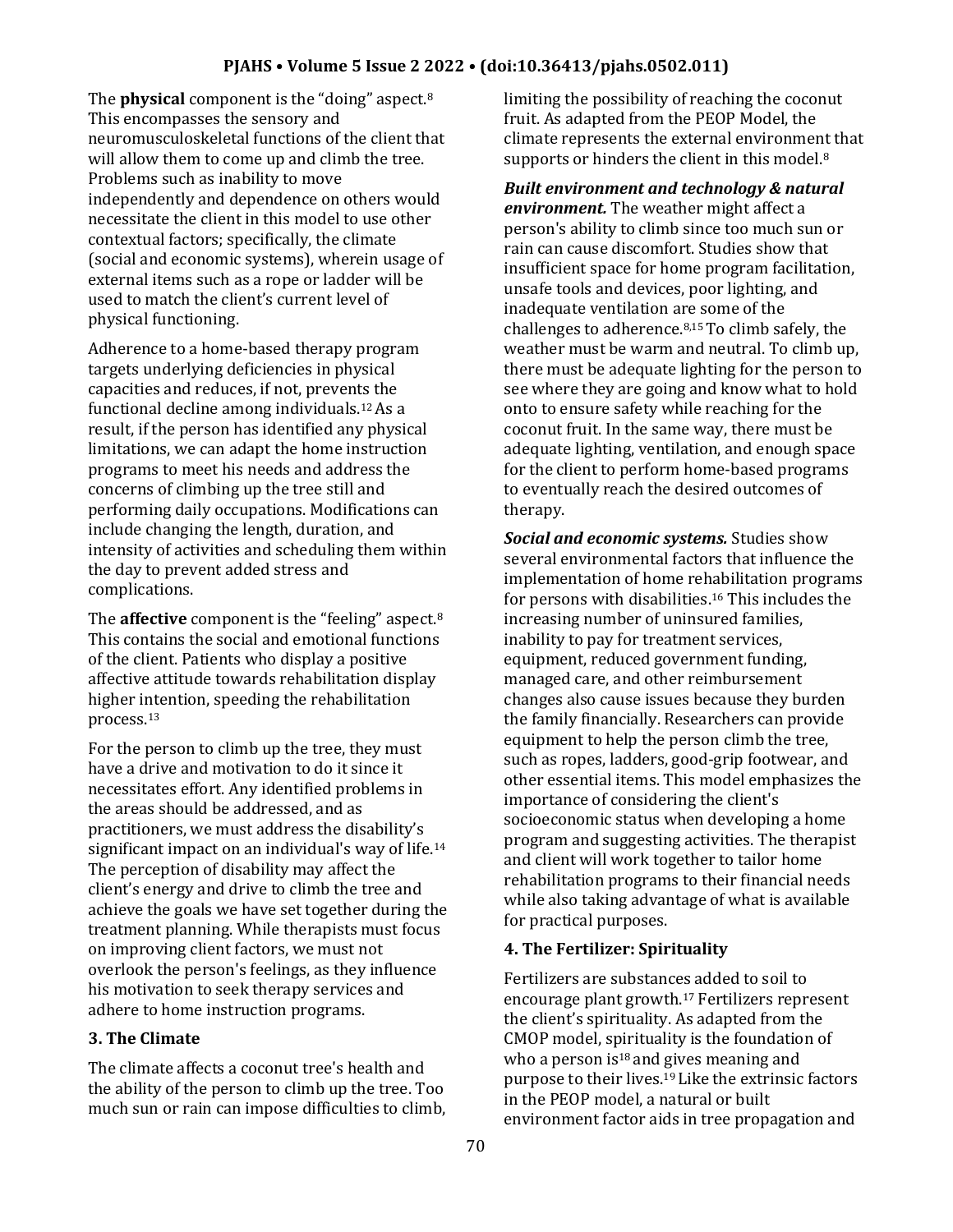development. It will also help the client find meaning in life and set new goals as their rehabilitation progresses. Thus, the healthier the coconut tree, the more outcomes the client can achieve. By sticking to home-based programs, one can achieve more fruit comparable to their goals.19 It seeks to restore well-being and recognize coping strategies<sup>20</sup> that anchor and embody a particular way of looking at life.

# **OVERALL GENERAL CONCEPT OF THE MODEL**

The model depicts the client's whole rehabilitation journey while zooming into a significant part: the adherence to home-based programs. Like how a coconut tree can generate 100 coconut fruits annually, each coconut fruit produced can be used for different purposes. A sturdy foundation is also required for it to yield healthy and abundant fruits. A healthy coconut tree has vascular roots that help absorb nutrients, a solid trunk that keeps the tree upright, and healthy leaves attached to the coconut fruit that can all be affected by a tree's surroundings and climate. Climate is an uncontrollable external factor that can assist or hinder a coconut tree's growth. Fertilizer is the ultimate enabler to supply nourishment and growth to the coconut tree. Applying this to Occupational Therapy, a client may have several goals throughout therapy. To achieve more goals, the client should have Spirituality, which will help them discover meaning in life and achieve more goals. These objectives can only be fulfilled if the customer receives enough contextual support (socioeconomic, physical, and personal factors). These elements will influence the rehabilitation's efficacy. The cultural and values component, on the other hand, is the anchor that keeps the client focused on the desired objective. These components are interrelated, equally important as none is superior or inferior to the others. This model allows the client to identify factors affecting his adherence to home programs. Through this, the Occupational Therapist can effectively help the client in further facilitating support and addressing barriers that can allow compliance to homebased programs and ultimately assist in attaining the client's desired therapy goals and outcomes in rehabilitation.

# **UTILIZATION OF THE MODEL**

This conceptual model is qualitative in nature. After the Occupational Therapist shows the picture of the model and explains the meaning of each component, an interview is to be conducted. The suggested questions provided below are flexible and may be modified accordingly to attain the full picture of each client. The openended questions are beneficial in allowing the client to identify and examine each component in the Occupational Tree of Life (OTL) Model. Some questions may or may not be suitable for the patient. Use the guide questions accordingly; the clinician may also add and modify the questions in accordance with the patient's status and needs**.**

### **Suggested guide questions per component:**

### **A. Coconut Tree:**

Roots (Culture and values)

- 1. Do you have any dialect or language that you understand the most and the language you are most comfortable using?
- 2. Are there any cultural limitations that hinder you from complying with the home care program?
- 3. What are the habits that can *help* or *impede* you from complying with the home care program?

### Leaves (Social Environment)

- 1. Who are you living with at the moment?
- 2. Who do you spend most of your time with? How do you spend your time with them?
- 3. How does this person/s make you feel? What are the usual activities that you usually do with them?
- 4. Who assists you in doing homecare programs?
- 5. Is/are these person/s effective in motivating and encouraging you to perform the home care program? How are they motivating and encouraging you?

### Trunk (Rehabilitation journey)

- 1. How do you view the rehabilitation program?
- 2. Do you agree that a carry-over or a follow-up program done at home is required to achieve our goals?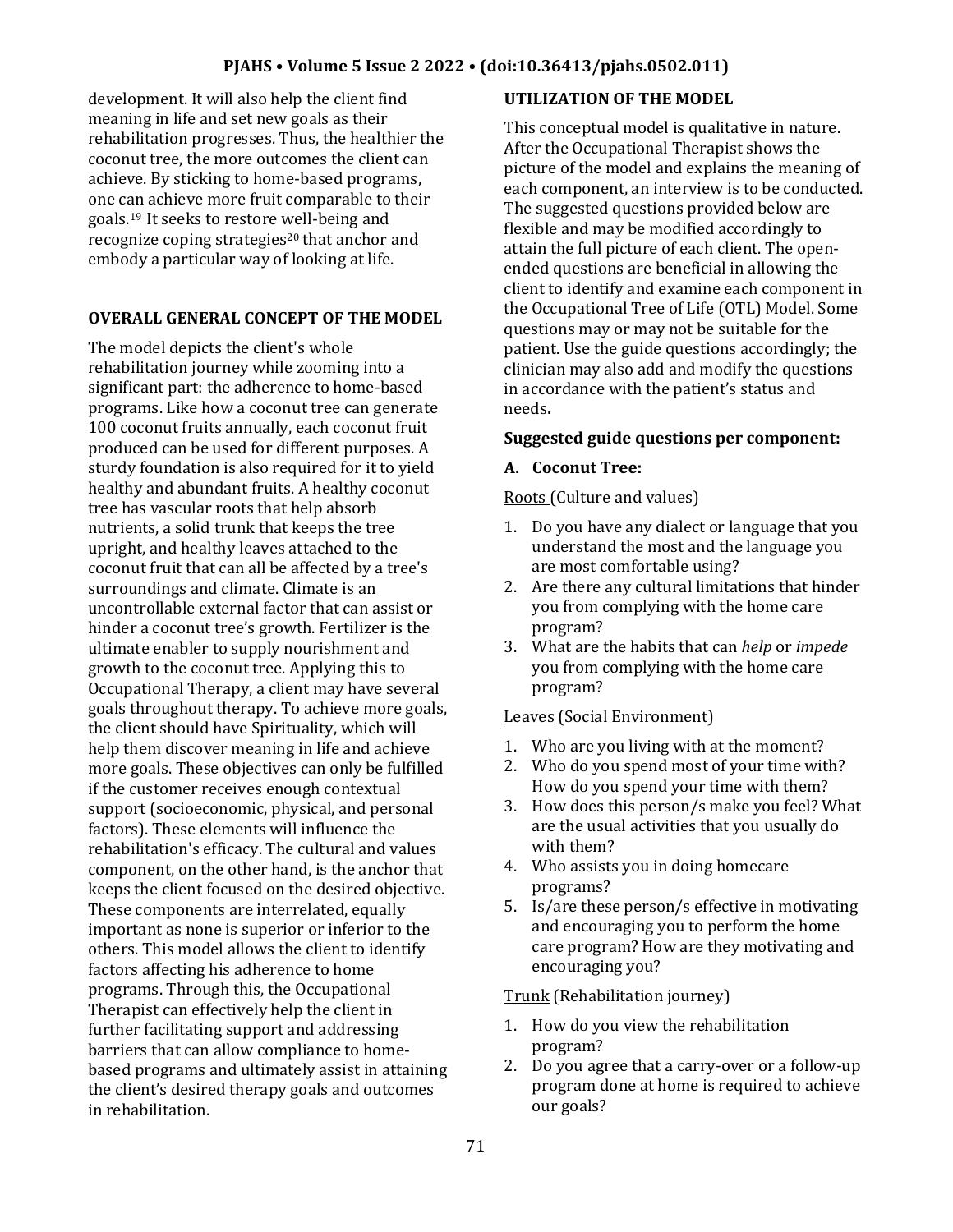### **PJAHS • Volume 5 Issue 2 2022 • (doi:10.36413/pjahs.0502.011)**

- 3. Given this homecare program, on a rate of 1- 10; On what scale do you think you would be able to comply with the home care program?
- 4. Which part of the home program do you think is not feasible? What makes it not feasible for you?

Coconut fruit (Desirable outcomes and goals)

- 1. What are the activities that you would like to perform again?
- 2. What roles are most important to you?
- 3. Are there any activities and roles that you want to pursue in the future?
- 4. Are the goals formulated parallel to your expectation?

### **B. Person (Cognitive, physical, affective)**

- 1. What are the limitations that impede you in performing your daily life activities?
- 2. How did your current situation change the way you view your life?

### **C. Climate (Social and economic system; and physical environment)**

- 1. Describe the area where you live. Do you live in a house, condominium, or apartment? How do you move around the area?
- 2. Is the space adequate for performing the exercises and activities in your home instruction program?
- 3. Which area in your home do you spend most of your time in?
- 4. Do you have enough materials required in performing the homecare program?
- 5. Is your area feasible and adequate to perform the home instruction program?

#### 6. Do you have any financial concerns that hinder you from completing your home program?

### **D. Fertilizer (Spirituality)**

- 1. How do you view challenges in life?
- 2. What is your coping mechanism when faced with challenges?
- 3. How do you see yourself?
- 4. What are your strengths and weaknesses as a person?
- 5. What motivates you at the moment?
- 6. How motivated are you to perform *activities*  in the home program? How can we sustain this kind of motivation?

The occupational therapist decided to use the OTL Model. After showing the image and explaining the meaning of each component, Julian was interviewed using the suggested questions. The interview revealed the following results:

**Limitation.** Since this model requires the client to have intact insight and communication skills to be able to express themselves and answer the questions freely during the OTL interview, it may be limited for individuals with low cognitive ability, and speech and language impairments especially those with difficulty in expressive language. While it may still be appropriate for children, other factors such as values and Spirituality may not be applicable owing to children's lack of cognitive reasoning and insight. For similar reasons, it may also be restricted among persons with mental illness due to lack of insight and motivation.

# **Figure 2.** Sample Case

**Sample Case** 

Julian, a 30-year-old male, was diagnosed with a cerebrovascular accident. Prior to the accident, he worked as a real-estate broker. He has been receiving rehabilitation services since the onset of the disease, such as Physical Therapy to address his upper extremity weakness and Occupational Therapy for ADL retraining and use of adaptive technology. Julian has a muscle grade of 3/5 on his upper extremity, no sensory deficits, intact cognition, coherent and fluent speech, and requires moderate assistance in completing ADL tasks. Julian has good insight and is well-loved by his wife and son. His company reimbursed his hospitalization. His current goal is to perform ADL tasks, specifically dressing and personal hygiene, and grooming. He was given modified independence through the use of adaptive equipment. He was prescribed a home program however when the therapist asked about compliance, he admittedly stated that he was not able to comply to it.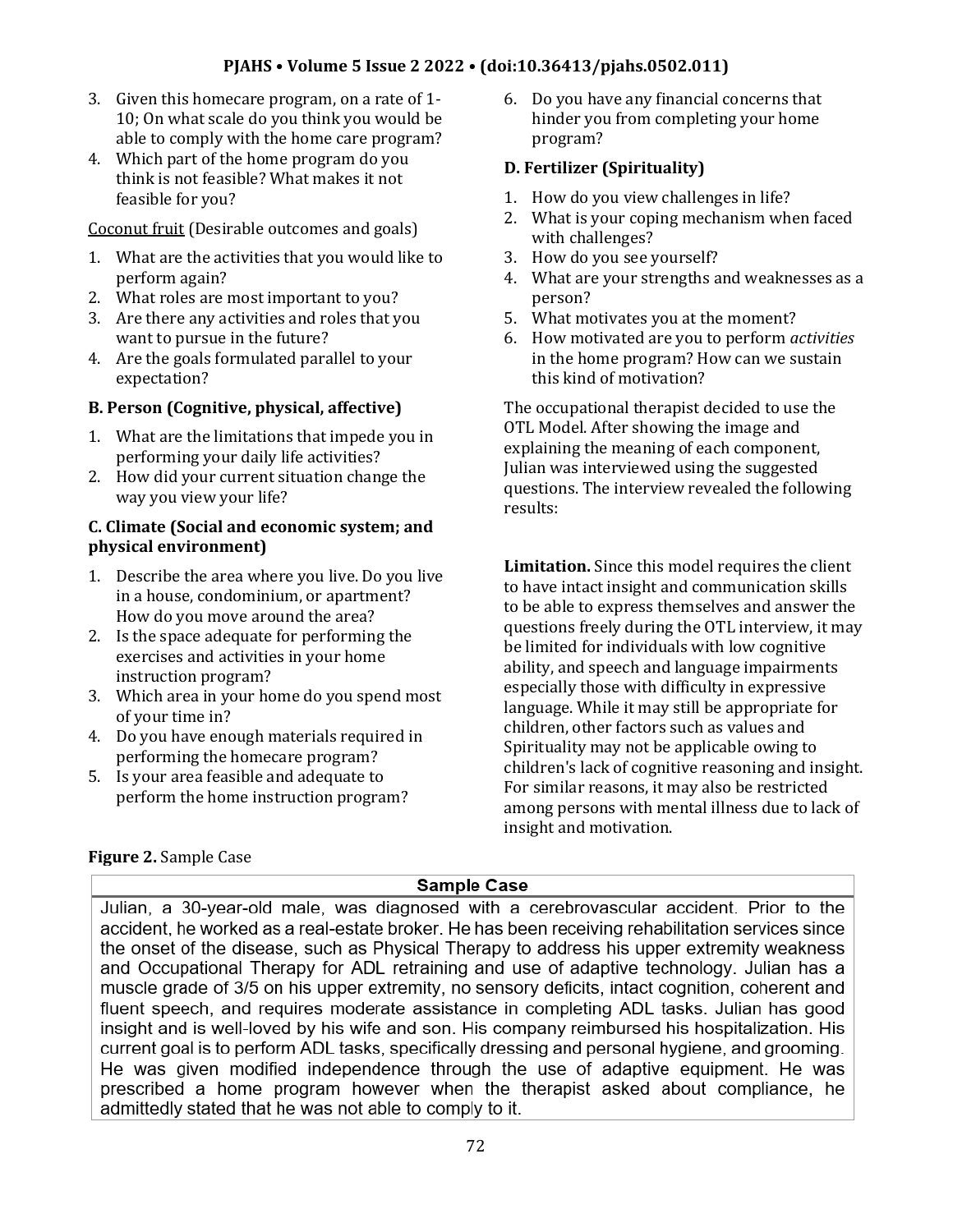| <b>COMPONENT</b>    | <b>SANSWER</b><br><b>JULIAN'</b>                                                                                                                                                                                                                                                                                                                                                                                                                                                                                                                                                 |
|---------------------|----------------------------------------------------------------------------------------------------------------------------------------------------------------------------------------------------------------------------------------------------------------------------------------------------------------------------------------------------------------------------------------------------------------------------------------------------------------------------------------------------------------------------------------------------------------------------------|
| <b>COCONUT TREE</b> | <b>ts</b> : Julian revealed that her wife came from a conservative family and is very conscious of any female company. He shared that all<br>π<br>values his role as a father, worker, and primary provider for his family. He also shared that prior to the onset of the disease, he was<br>stay-in nurses he had access to were females. This hindered him from getting a nurse to assist him in doing his home programs. He<br>estate broker in a company that had a very flexible schedule that caused him to have difficulty in time management.<br>R <sub>00</sub><br>real |
|                     | Leaves: Julian shared that he spends most of his time at home alone since his wife works and his son goes to school during the day.<br>Although his family is hopeful for his recovery and supportive in attending therapy, he shared that mostly, there is no one who can<br>assist him in doing the home programs. On rare occasions that his wife is home (s/a holiday), he is able to do the whole program.                                                                                                                                                                  |
|                     | <b>Trunk:</b> Julian believes that rehabilitation is essential to regain his independence. He knows that attending therapy is an important<br>factor in reaching his goals. However, he is not that confident with the home program because he thinks it's not possible to do it<br>daily.                                                                                                                                                                                                                                                                                       |
|                     | <b>Coconut fruit:</b> During the interview, Julian answered that he wants to be able to sign documents as soon as possible as this is one of<br>tasks required of him at work. When asked about his goals for the future, he aims to be reinstated to the company in order to be able to<br>provide for his family, let his wife rest and lessen the stress of his son to allow him to focus on his education. He also wants to be able to<br>play basketball with his son again as this was their usual bonding activity.                                                       |
| <b>PERSON</b>       | <b>Physical:</b> Julian stated that since the onset of the disease, he had difficulty using his extremities. He reported weakness on both<br>extremities and difficulty which results in difficulty in performing ADLs such as self-care activities.                                                                                                                                                                                                                                                                                                                             |
|                     | Cognitive: Julian was given a question that requires problem-solving and was able to answer the question in a brief and coherent<br>manner.                                                                                                                                                                                                                                                                                                                                                                                                                                      |
|                     | <b>Affective</b> : He also stated that being a person with a disability was challenging as he was the breadwinner of the family prior to the onset<br>of the disease.                                                                                                                                                                                                                                                                                                                                                                                                            |
| <b>CLIMATE</b>      | s hospitalization and his rehabilitation needs are financially covered<br>ial and economic system: The company reimbursed Julian'<br>by the company<br>Soci<br>also                                                                                                                                                                                                                                                                                                                                                                                                              |
|                     | Physical environment: Julian lives in a two-storey house. He usually spends his time in his office which is located on the 2nd floor. He<br>stated that although he has appropriate space to perform the home program, he only has a 10lb dumbbell and none of the therapy tools<br>prescribed. When taking a bath, he has difficulty rinsing other parts of his body as the shower head is too heavy for him to hold                                                                                                                                                            |
| FERTILIZER          | <b>Spirituality:</b> During the interview, Julian revealed that he is a born-again Christian and quoted the bible when asked about the meaning<br>of hardships. He displays a positive view of life as he believes that there is a higher being that " works things out for good". He shyly<br>admitted that his self-confidence has lowered since the disease but he prays in order to cope. He shared that his family motivates him<br>the most and is his inspiration to reach recovery.                                                                                      |

Table 1. Utilization of the model using the sample case **Table 1.** Utilization of the model using the sample case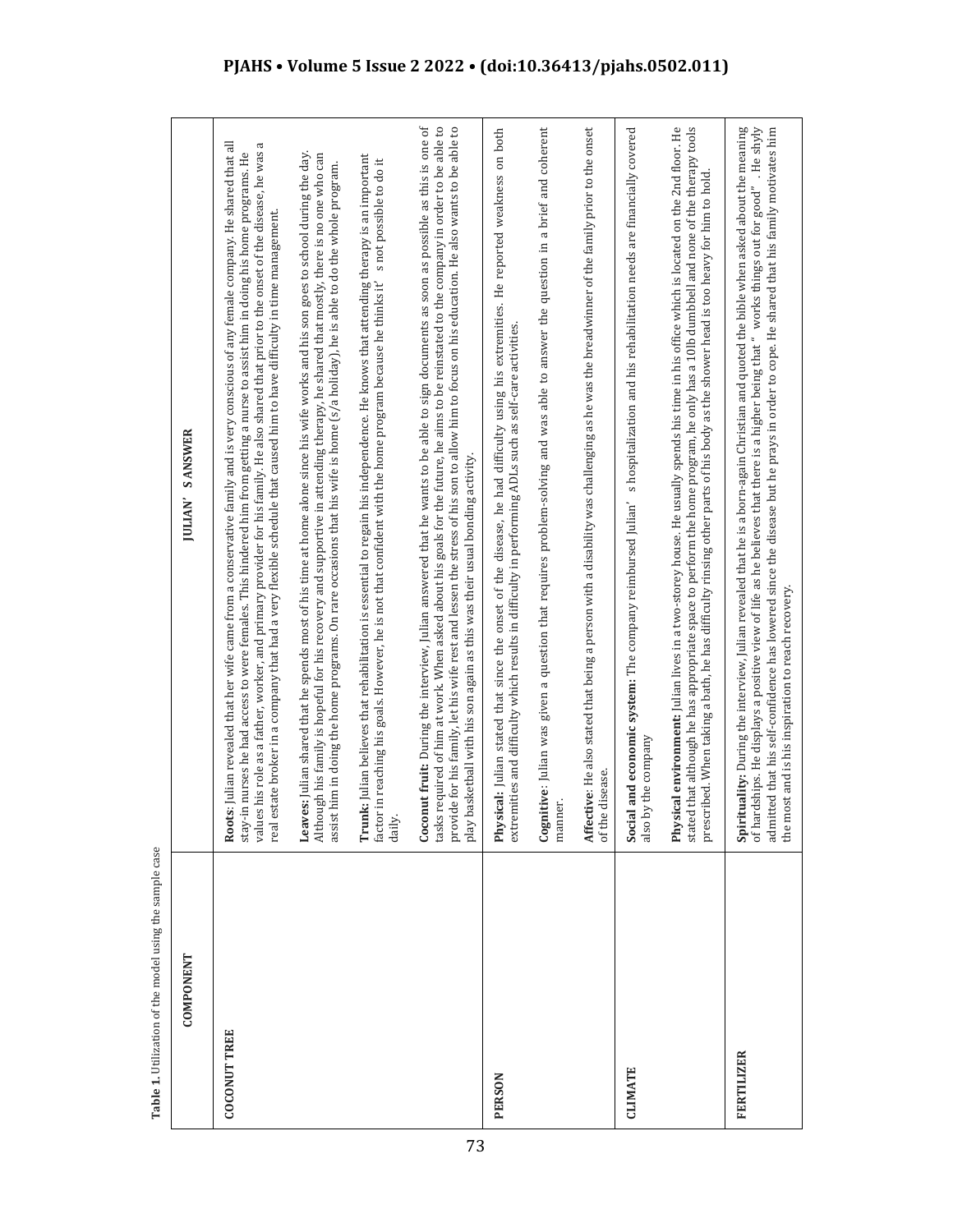Furthermore, while this model tackles motivation, which is part of the person's affective component, it may be improved by looking at its impact on occupational performance. Another disadvantage is the lack of research on adherence in Occupational Therapy home rehabilitation programs in the Philippines. Other characteristics such as format and structure of a successful home OT program are not addressed in this model.

# **CONCLUSIONS AND RECOMMENDATIONS**

The OTL model aims to address the clinical roadblock experienced by most Occupational Therapists which is the client's adherence to home-based rehabilitation programs. By allowing the client to actively engage in identifying the model's components and answering the guide questions, this model would provide a clear representation of the elements that help or hinder compliance.

Using the OTL model, Occupational Therapists can use this as a subjective assessment tool for occupational therapy prognosis and know the internal and external supports, and barriers that the client faces which support or impede the Occupational Therapy intervention. The client and therapist would become active participants to ensure that the desired outcomes of therapy are achieved resulting in continuous collaborative efforts from assessment to intervention. This would also allow practitioners to see the Occupational Therapy process clearly and help other healthcare professionals identify and address factors limiting the client's adherence to home programs. This model would also help identify the need for referral to other health professionals as problems get highlighted.

This model also aims to establish the client's recovery potential and prognosis by describing the direct relationship between the client, environmental and contextual factors and how it affects compliance to home rehabilitation programs. Practitioners can manage clinical roadblocks such as restricted space and lack of social support by coming up with solutions, making realistic suggestions and using their

clinical reasoning to address these identified issues.

Because the OTL model is qualitative in nature, sample guide questions can aid in identifying the model's components. "How," "What,", "Where" and "Why?" are the most important questions to ask and analyze. However, the sample questions may not be applicable for all practitioners and clients. It is suggested that therapists generate their own questions to aid the client in expressing themselves and identifying the components.

Further research on adherence to home programs in the Philippines in relevance to issues in culture and values is recommended. Further research is also needed on the impact of motivation, environmental contexts, and characteristics of successful OT home programs in addressing adherence to OT home programs while utilizing the OTL model among clients.

# **Individual Author's Contribution**

E.C.: conception of work, acquisition, analysis and interpretation of work, drafting and critically revising the work, approval of the version to be submitted for publication, and accountable for most aspects of the work; K.C.: conception of work, acquisition, analysis and interpretation of work, drafting and critically revising the work, approval of the version to be submitted for publication, and accountable for most aspects of the work; C.G.L.: conception of work, acquisition, analysis and interpretation of work, drafting and critically revising the work, approval of the version to be submitted for publication, and accountable for most aspects of the work; Q.N.M.: conception of work, acquisition, analysis and interpretation of work, drafting and critically revising the work, approval of the version to be submitted for publication, and accountable for most aspects of the work; C.P.: conception of work, acquisition, analysis and interpretation of work, drafting and critically revising the work, approval of the version to be submitted for publication, and accountable for most aspects of the work; R.C.D: drafting and critically revising the work, approval of the version to be submitted for publication.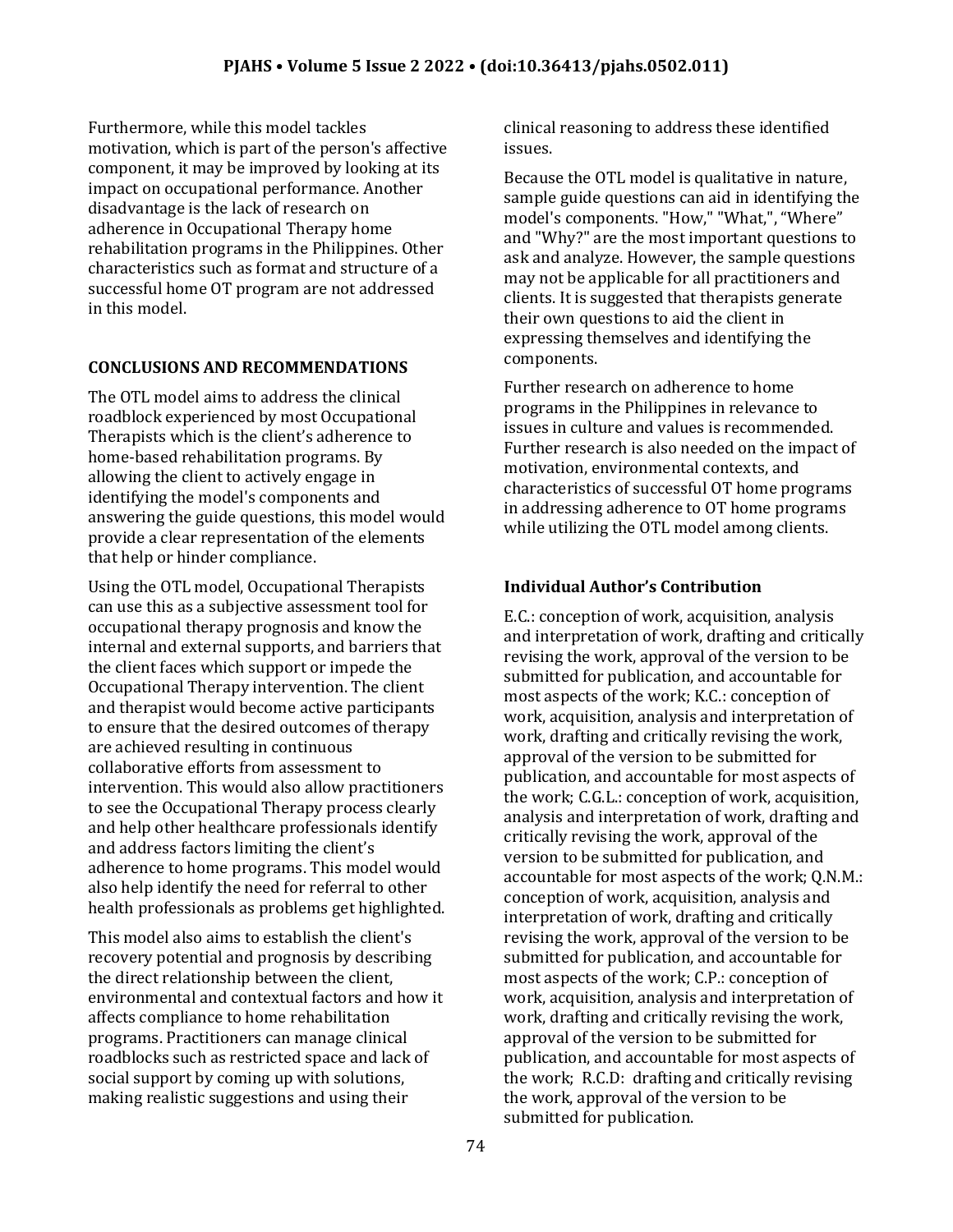#### **Disclosure statement**

Elaine Caday, OTRP, and Coleen Perez, OTRP, are regular members of PAOT. The views expressed in this paper do not reflect the general position or opinion of the organization. The first five authors are graduate students of Master of Science in Occupational Therapy in the University of Santo Tomas.

### **Conflicts of interest**

The authors of this paper declare no conflicting interest.

### **Acknowledgment**

We would like to express our gratitude to Mr. Denmark Dimapilis for establishing the essential foundations in creating this conceptual framework and to Mr. Bernard Carpio, Ms. Jayceleen Anne de Vera, and Ms. Jerahlene Jean Leynes for sharing their insights and opinions to further improve the model.

#### **References**

1. Brumbach C, Louthain K. An Activities-Based Home Program Manual for Student Occupational Therapists in a Campus-Based Teaching Clinic. Sound Ideas. 2015 May: 2. Available from:

http://soundideas.pugetsound.edu/ms\_occ\_therapy/1 14

- 2. American Occupational Therapy Association. Occupational therapy practice framework: Domain and process (4th ed.). American Journal of Occupational Therapy. 2020:74 (Suppl. 2). DOI: <https://doi.org/10.5014/ajot.2020.74S2001>
- 3. Argent R, Daly A, Caulfield B. Patient Involvement With Home-Based Exercise Programs: Can Connected Health Interventions Influence Adherence?. JMIR Mhealth Uhealth. 2018; 6(3). DOI: <https://doi.org/10.2196/mhealth.8518>
- 4. Ramos R. The Coconut Tree, The Philippines Tree of Life. The Daily Roar; 2013 [updated 2013 June 21]. Available from: https://thedailyroar.com/culture/thecoconut-tree-the-philippines-tree-of-life/
- 5. Combs SA, Kelly SP, Barton R, Ivaska M, Nowak K. Effects of an intensive, task-specific rehabilitation program for individuals with chronic stroke: a case series. Disabil Rehabil. 2010;32(8):669-78. DOI: 10.3109/09638280903242716. PMID: 20205581.
- 6. Reed KL, Sanderson SR. Concepts of Occupational Therapy. 4th ed. Baltimore: Lippincott Williams and Wilkins; 1999.
- 7. Duncan E, Foundations for Practice in Occupational

Therapy (5<sup>th</sup> ed.). Churchill Livingstone Elsevier; 2011.

- 8. Iwama, MK, Thomson NA, & Macdonald RM. The Kawa Model: The Power of Culturally Responsive Occupational Therapy. Disability and rehabilitation. (2009) 31(14), 1125–1135. https://doi.org/10.1080/09638280902773711
- 9. Mind Matters. What are Cognitive Skills?. Khalda Amman Jordan: Mind Matters; 2018 [updated 2019 March 31]. Available from: https://www.mindmattersjo.com/what-are-cognitiveskills.html.
- 10. Donoso Brown EV, Nolfi D, Wallace SE, Eskander J, Hoffman JM. Home Program Practices for Supporting and Measuring Adherence in Post-stroke Rehabilitation: A Scoping Review. 2019; 1–24. doi:10.1080/10749357.2019.1707950
- 11. Gill TM, Baker DI, Gottschalk M, Peduzzi PN, Allore H, Van Ness PH. A Prehabilitation Program for the Prevention of Functional Decline: Effect on Higher-level Physical Function. Archives of Physical Medicine and Rehabilitation. 2004; 85(7), 1043–1049. doi:10.1016/j.apmr.2003.10.021
- 12. Bermudez T, Bolger N, Bierbauer W, Bernardo A, Fleisch-Silverstri R, Hermann M, et al. Physical activity after cardiac rehabilitation: Explicit and implicit attitudinal components and ambivalence. Health Psychology. 2021; 40(8): 491-501. https://doi.org/10.1037/hea0001109
- 13. Clark IN, Tamplin JD, Baker FA. Community-Dwelling People Living With Dementia and Their Family Caregivers Experience Enhanced Relationships and Feelings of Well-Being Following Therapeutic Group Singing: A Qualitative Thematic Analysis. Front Psychol. 2018 Jul 30;9:1332. doi: 10.3389/fpsyg.2018.01332. PMID: 30104994; PMCID: PMC6077620.
- 14. Okezue OC, Nwafor GC, Ezeukwu OA, John JN, Uchenwoke CI. Adherence to Home Exercise Programmes and its Associated Factors among Patients Receiving Physiotherapy. ClinHealthPromot [Internet]. 2019 May 31;9(1):7-14. Available from: https://www.clinhealthpromot.org/index.php/clinhp/ article/view/clinhp19003
- 15. . Rone-Adams SA, Stern DF, Walker V. Stress and compliance with a home exercise program among caregivers of children with disabilities. Pediatr Phys Ther. 2004 Fall;16(3):140-8. doi: 10.1097/01.PEP.0000136006.13449.DC. PMID: 17057541.
- 16. Sedlacek C, Giguere A and Pjevac P (2020) Is Too Much Fertilizer a Problem?. Front. Young Minds. 8:63. doi: 10.3389/frym.2020.00063
- 17. Vadnais E. Spirituality And Healing | Holistic Occupational Therapy Community. Minnesota USA: 2019 [update 2019 May 10]. Available from: https://holisticot.org/spirituality-healing/
- 18. Muldoon MH, Norman King J. A spirituality for the long haul: Response to chronic illness. Journal of Religion & Health. 1991;30(2):99-108. DOI: 10.1007/bf00988699
- 19. Jones J, Topping A, Wattis J, Smith, J. A concept analysis of spirituality in Occupational therapy practice. Journal for the Study of Spirituality. 2016;6(1);38-57. DOI: